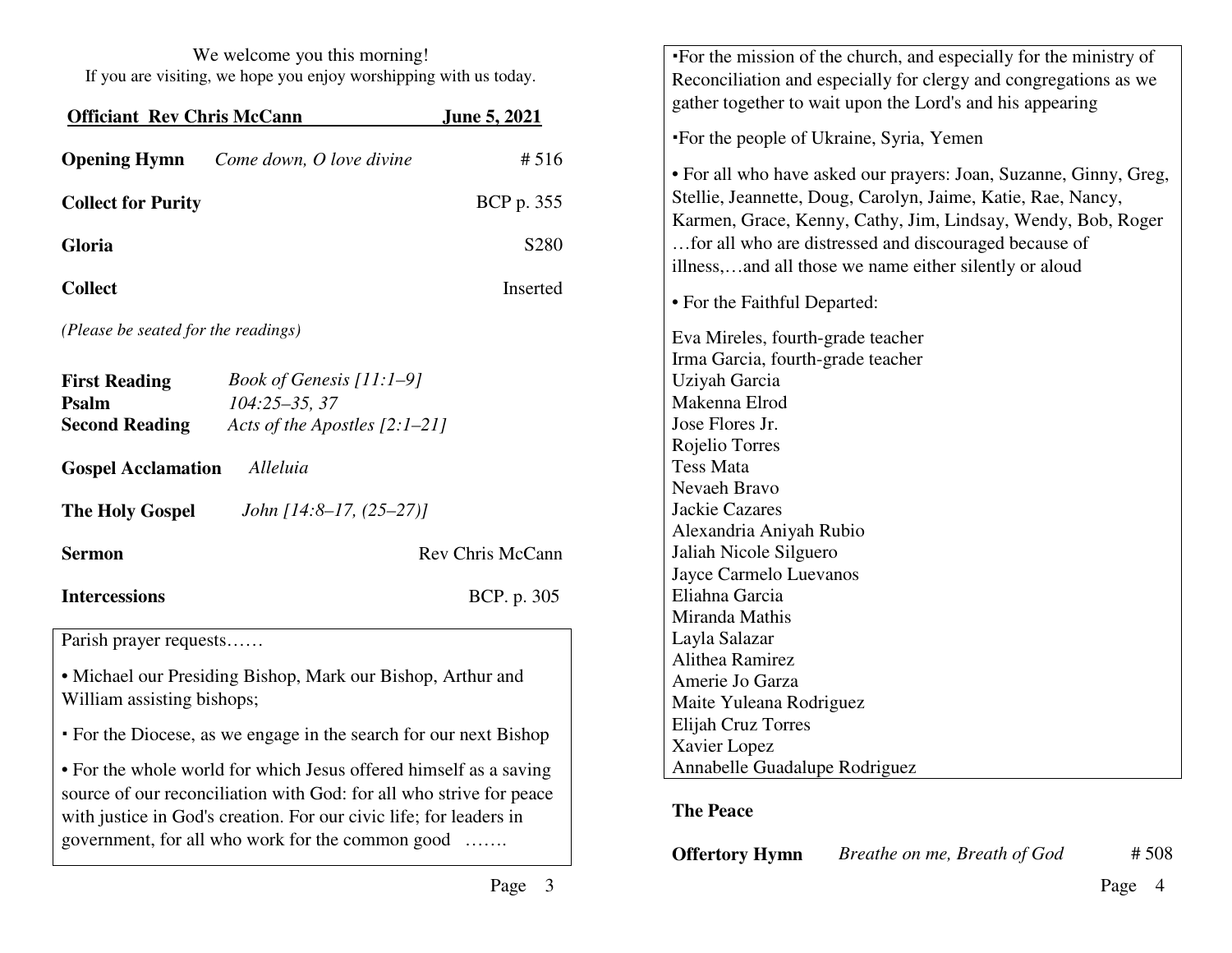## **Prayer Over The Gifts**

 **Celebrant**: Blessed be the Lord God of Israel for ever and ever. All that is in the heaven and in the earth is thine

*People: All things come of thee, O Lord, and of thine own have we given thee.* 

## **THE GREAT THANKSGIVING**

| <b>Eucharistic Prayer</b><br>$\mathsf{A}$                                                                                                                                    | <b>BCP</b> p 361 |
|------------------------------------------------------------------------------------------------------------------------------------------------------------------------------|------------------|
| <b>Sanctus</b>                                                                                                                                                               | S <sub>130</sub> |
| Lord's Prayer                                                                                                                                                                | S <sub>149</sub> |
| <b>Fraction Sentence</b><br>Alleluia. Christ our Passover is sacrificed for us;<br>Therefore let us keep the feast. Alleluia<br><b>Communion</b> - <i>Instrumental music</i> |                  |
| (Please kneel)<br><b>Prayer after Communion</b>                                                                                                                              | BCP p. 366       |
| (Please stand)<br><b>Closing Hymn</b> O spirit of life, O spirit of God                                                                                                      | # 505            |
| <b>Chalice Bearer:</b> John Gregory<br><b>Lectors:</b> Grace Butcher & Cindy Lorenczi<br><b>Organist:</b> Glenn Wilder                                                       |                  |

#### Today's ReadingsDay of Pentecost

## **Collect**

 O God, who on this day taught the hearts of your faithful people by sending to them the light of your Holy Spirit: Grant us by the same Spirit to have a right judgment in all things, and evermore to rejoice in his holy comfort; through Jesus Christ your Son our Lord, who lives and reigns with you, in the unity of the Holy Spirit, one God, for ever and ever. *Amen.*

# **First Reading**

*Book of Genesis [11:1–9]* 

Now the whole earth had one language and the same words. And as they migrated from the east, they came upon a plain in the land of Shinar and settled there. And they said to one another, "Come, let us make bricks, and burn them thoroughly." And they had brick for stone, and bitumen for mortar. Then they said, "Come, let us build ourselves a city, and a tower with its top in the heavens, and let us make a name for ourselves; otherwise we shall be scattered abroad upon the face of the whole earth." The Lord came down to see the city and the tower, which mortals had built. And the Lord said, "Look, they are one people, and they have all one language; and this is only the beginning of what they will do; nothing that they propose to do will now be impossible for them. Come, let us go down, and confuse their language there, so that they will not understand one another's speech." So the Lord scattered them abroad from there over the face of all the earth, and they left off building the city. Therefore it was called Babel, because there the Lord confused the language of all the earth; and from there the Lord scattered them abroad over the face of all the earth. *The Word of the Lord.*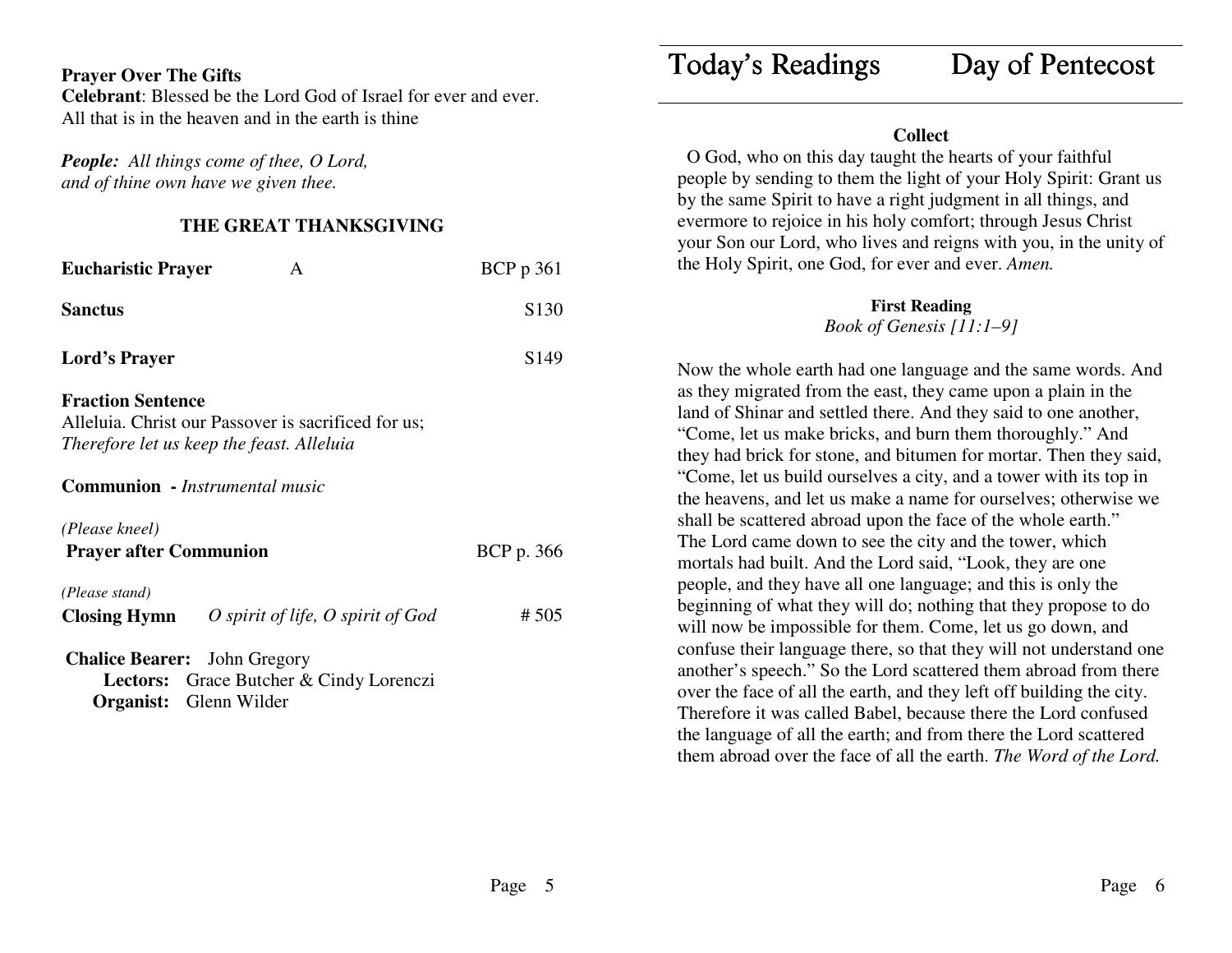### **Psalm**

## *104:25–35, 37*

25 O Lord, how manifold are your works! \* in wisdom you have made them all; the earth is full of your creatures. 26 Yonder is the great and wide sea with its living things too many to number,  $*$ creatures both small and great. 27 There move the ships, and there is that Leviathan, \* which you have made for the sport of it. 28 All of them look to you \* to give them their food in due season. 29 You give it to them; they gather it; \* you open your hand, and they are filled with good things. 30 You hide your face, and they are terrified; \* you take away their breath, and they die and return to their dust. 31 You send forth your Spirit, and they are created; \* and so you renew the face of the earth. 32 May the glory of the Lord endure for ever; \* may the Lord rejoice in all his works. 33 He looks at the earth and it trembles; \* he touches the mountains and they smoke. 34 I will sing to the Lord as long as I live; \* I will praise my God while I have my being. 35 May these words of mine please him; \* I will rejoice in the Lord.

### **Second Reading**

*Acts of the Apostles [2:1–21]* 

When the day of Pentecost had come, they were all together in one place. And suddenly from heaven there came a sound like the rush of a violent wind, and it filled the entire house where they were sitting. Divided tongues, as of fire, appeared among them, and a tongue rested on each of them. All of them were

filled with the Holy Spirit and began to speak in other languages, as the Spirit gave them ability. Now there were devout Jews from every nation under heaven living in Jerusalem. And at this sound the crowd gathered and was bewildered, because each one heard them speaking in the native language of each. Amazed and astonished, they asked, "Are not all these who are speaking Galileans? And how is it that we hear, each of us, in our own native language? Parthians, Medes, Elamites, and residents of Mesopotamia, Judea and Cappadocia, Pontus and Asia, Phrygia and Pamphylia, Egypt and the parts of Libya belonging to Cyrene, and visitors from Rome, both Jews and proselytes, Cretans and Arabs—in our own languages we hear them speaking about God's deeds of power." All were amazed and perplexed, saying to one another, "What does this mean?" But others sneered and said, "They are filled with new wine." But Peter, standing with the eleven, raised his voice and addressed them, "Men of Judea and all who live in Jerusalem, let this be known to you, and listen to what I say. Indeed, these are not drunk, as you suppose, for it is only nine o'clock in the morning. No, this is what was spoken through the prophet Joel: 'In the last days it will be, God declares, that I will pour out my Spirit upon all flesh, and your sons and your daughters shall prophesy, and your young men shall see visions, and your old men shall dream dreams. Even upon my slaves, both men and women, in those days I will pour out my Spirit; and they shall prophesy. And I will show portents in the heaven above and signs on the earth below, blood, and fire, and smoky mist. The sun shall be turned to darkness and the moon to blood, before the coming of the Lord's great and glorious day. Then everyone who calls on the name of the Lord shall be saved.' " *The Word of the Lord*.

## **Gospel** *John [14:8–17, (25–27)]*

Philip said to him, "Lord, show us the Father, and we will be satisfied." Jesus said to him, "Have I been with you all this time, Philip, and you still do not know me? Whoever has seen me has